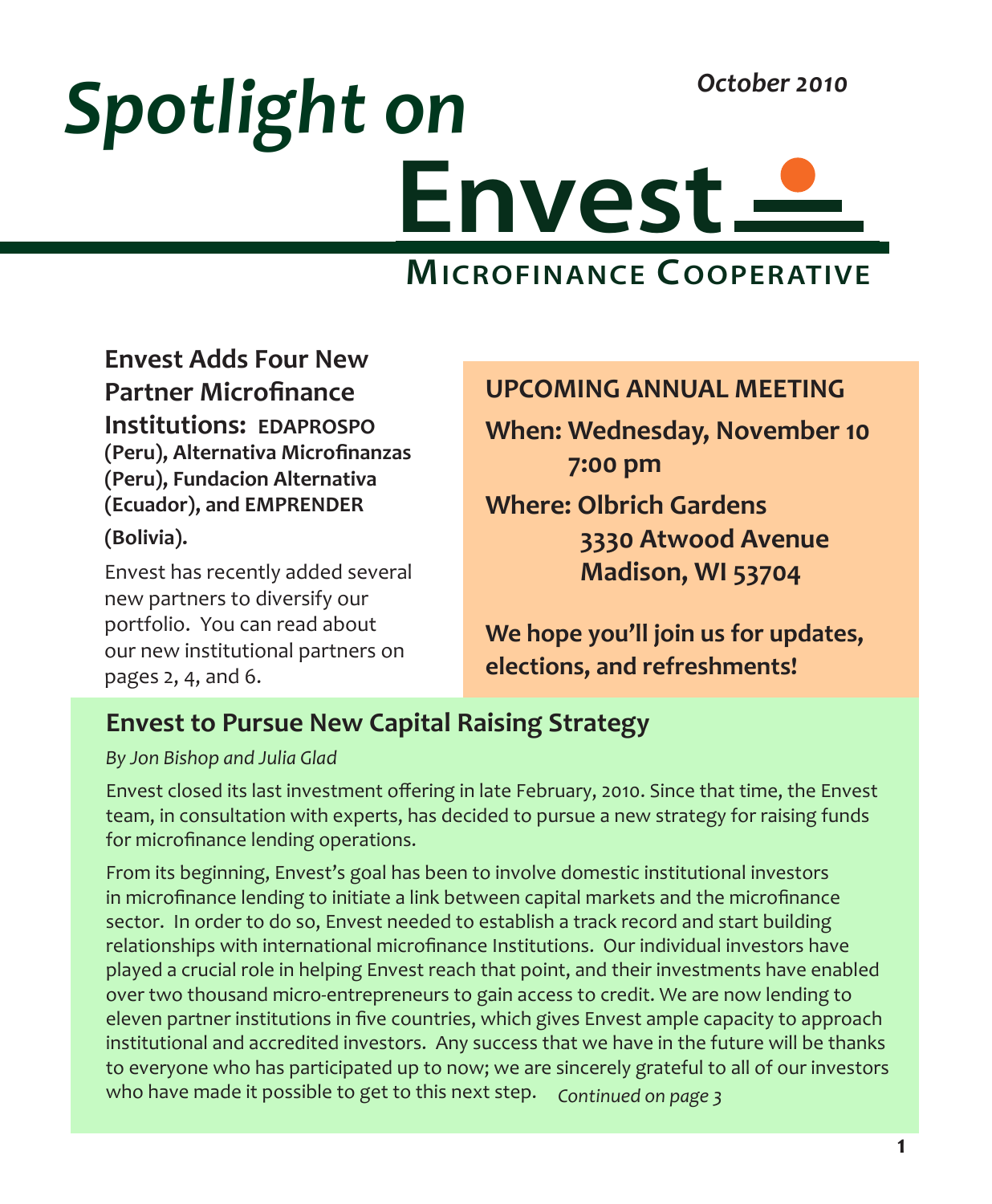# **New Lending Partner for Envest: EDAPROSPO**

Envest established a lending relationship with its second microfinance institution (MFI) partner in Peru on March 16, 2010 when it disbursed a loan to EDAPROSPO, a small MFI with a portfolio of \$1.2 million.

EDAPROSPO is headquartered in Lima and has six branches. It was founded in 1993 to provide credit to underserved populations in Lima. In 1997, EDAPROSPO developed a communal banking program, which has now grown to provide about 90% of all loans to borrowers. EDAPROSPO loans to borrowers for projects that are expected to have both positive financial and social returns.

EDAPROSPO not only places a strong emphasis on serving women, but also on the under-represented segments of the population. With 89% of the borrowers being women and an average loan size is \$252, well below the Peruvian national average of \$1,100, they are able to lend to a segment of the population that is much lower on the economic scale. This is unique since most other Peruvian microfinance institutions do not concentrate on providing loans to this sector of the population.

EDAPROSPO has a strong portfolio with some unique features. Commerce makes up 73% of the portfolio followed by services at 20%, and production at 7%. EDAPROSPO has begun making student loans in 2010. There are currently 100 borrowers in that program.

John Giegel, President of the Envest Board of Directors, visited EDAPROSPO in February, 2010. He was very impressed by the organization. John met with David Venegas, Executive Director of the organization, and believes that David is highly competent manager and has a vision consistent with that of Envest.

In addition to a strong social performance, EDAPROSPO has a strong financial performance.

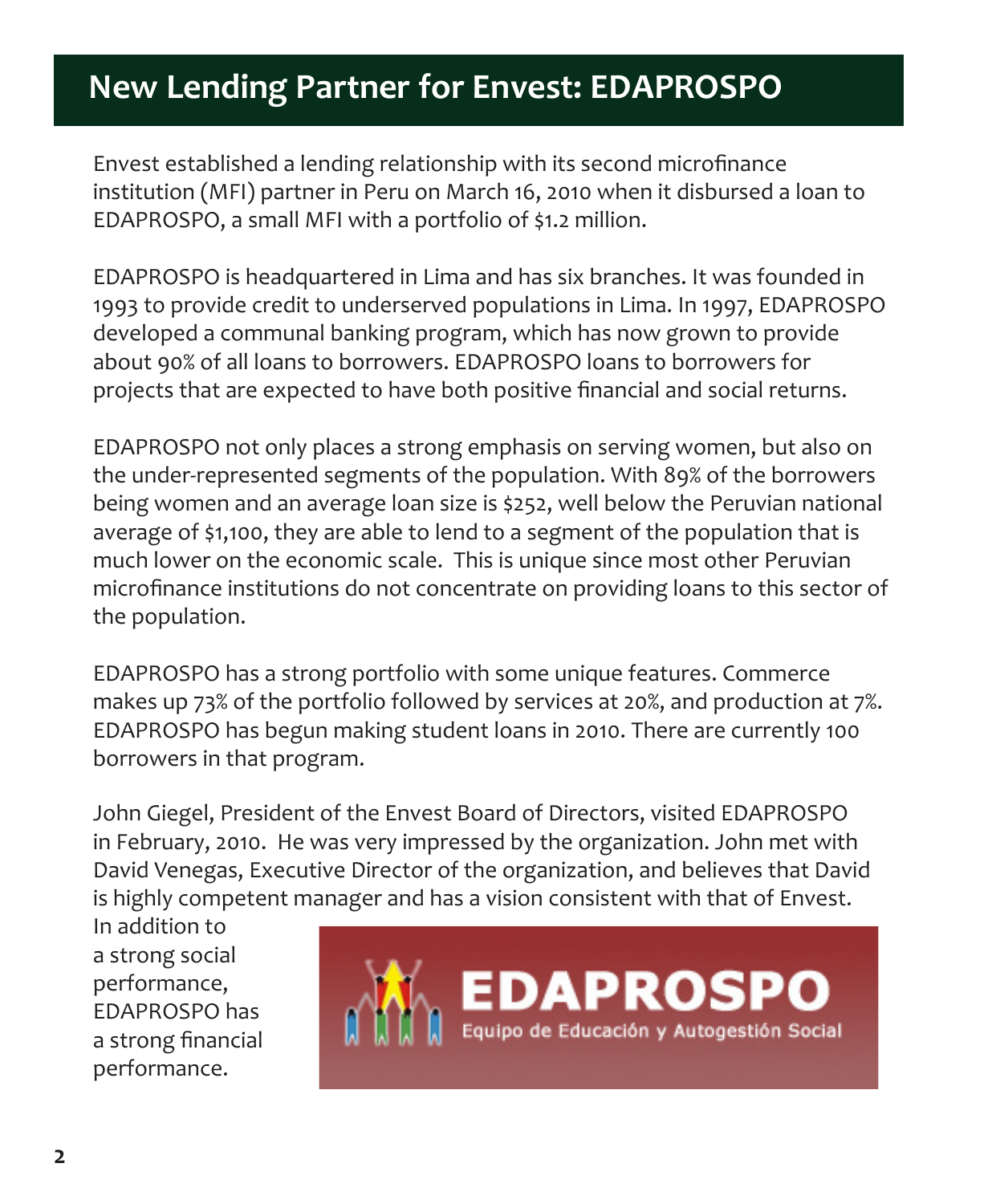#### **Envest to Pursue New Capital Raising Strategy** *Continued from page 1*

#### **Why a change?**

At this state in Envest's development, in which we are actively seeking relationships with institutional investors, securities regulations necessitate using a system of discrete private offerings, referred to as Regulation D 506 offerings, in order to pursue new investments. These offerings would be made known to those directly involved with Envest at the time of their opening. We hope to have an offering in the near future.

#### **So Who Can Invest?**

With our focus towards institutional investors, we are delighted that these types of offerings are also available to accredited investors, a category of individual investors with a net worth of \$1 million or an annual income of \$200,000. Although this means that current investors in Envest who are not accredited will not be able to renew their investments, current investors can remain members to support Envest's work in microfinance. We would like encourage all our members to play a role in helping us network within the community to identify institutional or accredited investors that may be interested in joining the Envest community.

We hope that our current investors who are accredited investors will continue to support Envest in future offerings. For those current investors who will be unable to support Envest through an investment, we express our sincere gratitude for supporting us in the early stages. Because of your investments, Envest has established a three year track record of success. This track record opens up the possibility to attract loans from larger institutions that require a history of success.

#### **Moving Forward**

This new approach will certainly carry significant challenges, particularly given the current economic climate and regulatory turmoil for institutional investors. We are hopeful that the ability to include individual accredited investors in private offerings will keep Envest moving forward in a difficult economic situation. Although any public advertising of this private offering that Envest may open is prohibited due to its exclusive nature, please contact the Envest team if you know of foundations or individuals who might be interested in being part of the Envest community.

During this transition period, Envest will continue to build a community presence, support local education efforts about microfinance, offer internships for local university students who wish to learn about the microfinance industry, research ways to integrate environmental concerns into our lending operations, and explore partnerships with new international microfinance institutions. We sincerely thank our members for supporting Envest's commitment to poverty alleviation through microfinance in all of our activities and operations.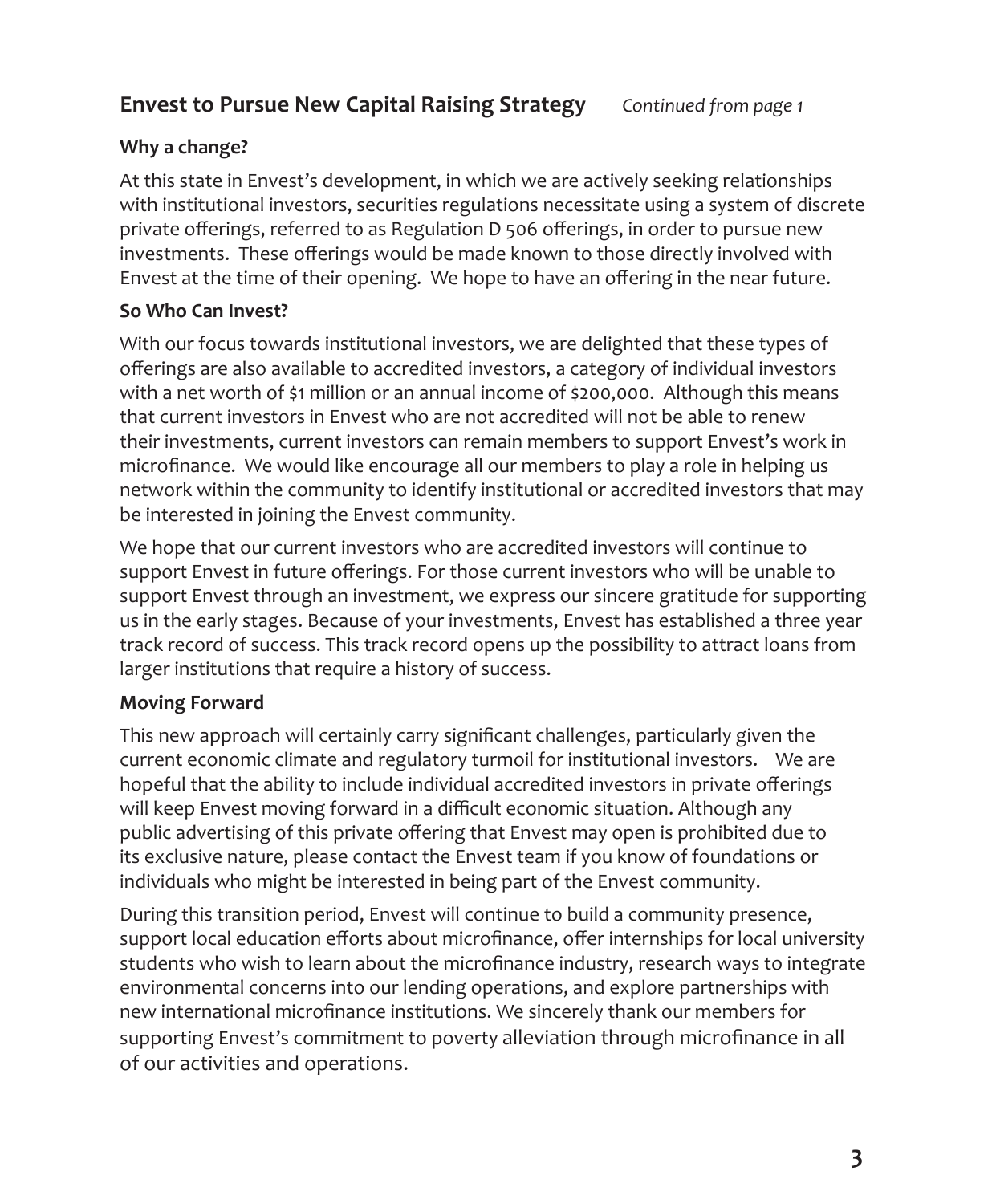### **Envest Begins Operations in Bolivia with EMPRENDER**

Envest expanded its lending operations into Bolivia on September 15, 2010 when it disbursed a loan to EMPRENDER, a small microfinance institution (MFI) with a portfolio of \$3.3 million as of the end of May. EMPRENDER is headquartered in La Paz and has 14 branches across Bolivia. Founded in 1997, its mission has been to provide financial and non-financial services to people living in poverty across the country who have little access to financial services.

EMPRENDER has strong social and financial indicators. Women comprise 73% of EMPRENDER's borrowers. The average loan size is \$373, which well below the average of \$1,296 for the Bolivian microfinance sector. This demonstrates the organization's commitment to the lower end of the financial spectrum in the nation. EMPRENDER offers loans both to individuals and groups in order to facilitate the largest social impact possible.

EMPRENDER reaches a much lower level of the economic spectrum than most MFIs in Bolivia. The large, internationally recognized MFIs in Bolivia serve relatively well-off clients who have well-developed businesses. EMPRENDER serves clients who are living at a subsistence level and have a very simple business to keep their family afloat.

EMPRENDER also has a health program in which it provides free health care to all of its clients. The focus is on preventative medicine and seminars on sexual health for women. Most of their clients would not have access to health care without this program.

EMPRENDER is also involved within its community and greater La Paz area. Earlier this year, the microfinance institution participated in a civic education program with office of the mayor of La Paz. The program was designed to encourage people to use sidewalks, turn down the volume on radios, not throw garbage on the street, and generally adopt behaviors that would make the notoriously chaotic La Paz a more livable city. EMPRENDER's participation shows its commitment to innovative approaches to improving the lives of Bolivians.

The microfinance institution is also making strides in sustainable technology. From 2004 to 2008, EMPRENDER participated in a program administered by the Bolivian government to provide loans for solar panels and bio-digesters. The management is open to participating in such a program again if an appropriate solar panel partner could be found.

The financial performance of EMPRENDER is every bit as strong as the social performance. We are pleased to begin operations in our fifth country (Nicaragua, Panama, Ecuador, and Peru being the others) with such a strong partner.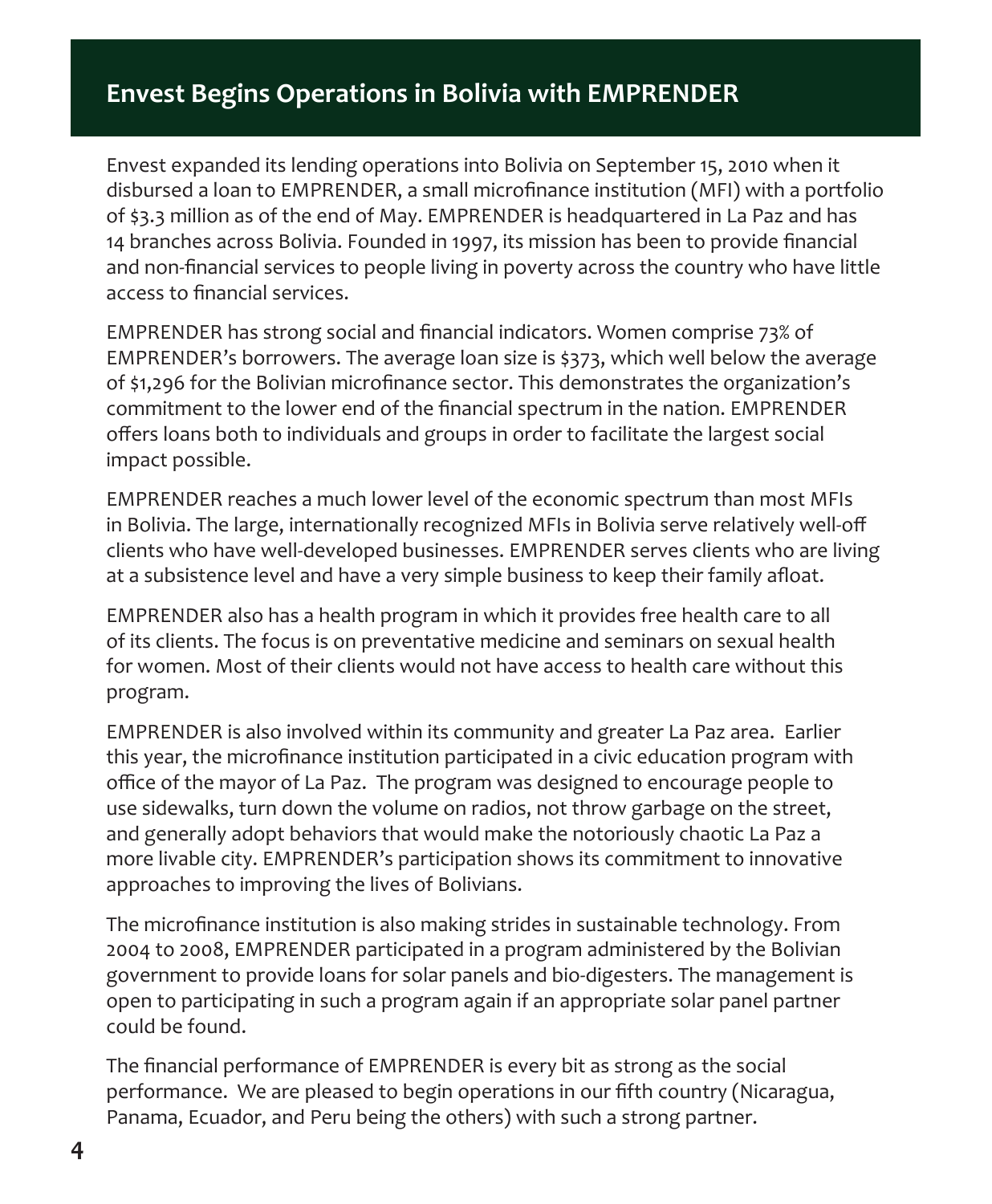### **Envest Intern Research Debunks "Saturated" Bolivian Market; Leads to New Partner Institution EMPRENDER**

A commonly held perception in the microfinance community is that of the "saturated market". Many experts point to countries such as Bolivia and Bangladesh as saturated markets and encourage microfinance professional to focus their energy in other countries. However, an examination of data for Peru suggested that Peru had a greater amount microfinance credit available per capita than its supposedly saturated neighbor Bolivia, yet Envest regularly receives requests for Envest capital from Peruvian MFIs. This contradiction encouraged the Envest team to collect and analyze our own data on countries previously assumed to be "saturated".

The initial exercise, which began as a projedct of the intern team, involved taking data from MixMarket (a microfinance database) and country data from the CIA World Factbook to paint a picture of what market penetration looked like around the world. We took the gross loan portfolio of all microfinance institutions within the country over the total country populations. After several sessions of data collection, it became clear that Bolivia was not nearly as saturated as previously thought, and that there is a great need for capital there. Error may have stemmed from data gathered in cities: in urban areas with easier access to clients, the market may be saturated, but rural areas still have a high demand for micro-loans.

Consequently, we began to evaluate potential partner institutions within Bolivia. After careful analysis, we soon identified EMPRENDER as a strong institution and have now disbursed a loan to them. (See page 4) *By Maria Kamenetsky*

| Partner                      | Country        | Assets       | Portfolio    |
|------------------------------|----------------|--------------|--------------|
| <b>CEPRODEL</b>              | Nicaragua      | \$11,514,514 | \$8,825,381  |
| <b>FODEM</b>                 | Nicaragua      | \$2,323,989  | \$2,360,566  |
| Prestanic                    | Nicaragua      | \$15,116,200 | \$12,443,000 |
| <b>PROCAJA</b>               | Panama         | \$1,462,654  | \$1,276,193  |
| <b>CEPESIU</b>               | Ecuador        | \$3,097,541  | \$1,318,597  |
| <b>FACES</b>                 | Ecuador        | \$4,334,005  | \$3,757,719  |
| <b>Fundacion Alternativa</b> | Ecuador        | \$7,406,570  | \$5,663,328  |
| Microfinanzas Arariwa        | Peru           | \$9,670,580  | \$7,606,920  |
| <b>EDAPROSPO</b>             | Peru           | \$1,440,222  | \$1,007,958  |
| Emprender                    | <b>Bolivia</b> | \$4,790,037  | \$3,354,960  |
| Alternativa Microfinanzas    | Peru           | \$894,864    | \$778,554    |

### **Current Partner Microfinance Institutions**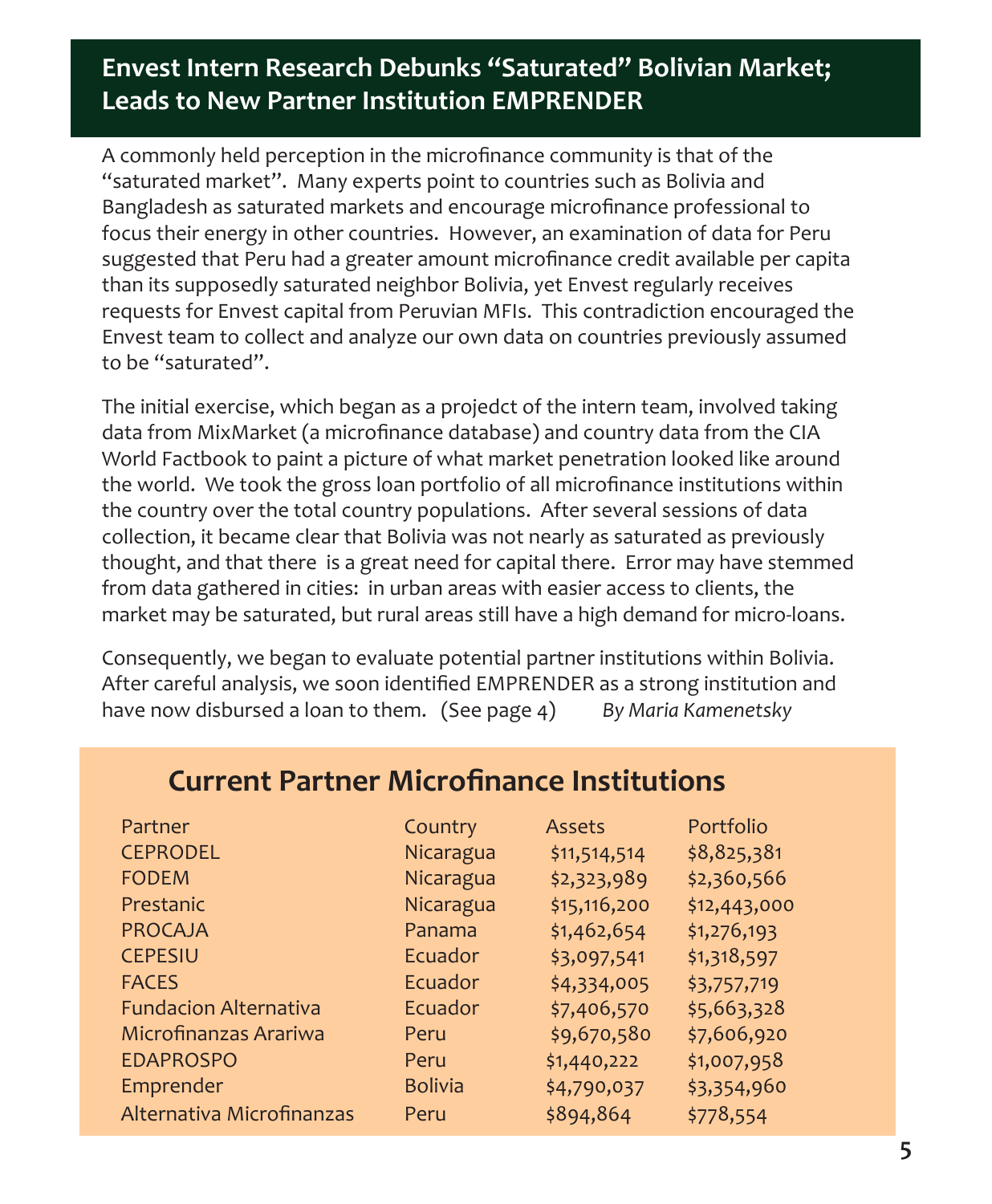# **Fundación Alternativa: New MFI Partner in Ecuador**

On February 2, 2010, Envest disbursed a loan to a third microfinance institution (MFI) partner in Quito, Ecuador, Fundacion Alternativa. Fundación Alternativa was founded in 1991 to execute social and financial development projects that target underserved rural and urban populations in northern Ecuador.

The home office is located in Quito, and there are five branches outside of Quito. The microfinance program began in 2001 and serves both individuals and borrower groups. Loans to individuals and loans to borrower groups (no more than ten people) each comprise approximately half of the portfolio.

The loan portfolio was \$3.1 million at the end of 2009. Commerce makes up 75% of the portfolio followed by agriculture at 13%, production at 7%, services and others each at 2%.

Fundación Alternativa also has a very strong social mission. Fundación Alternativa has several environmental-focused projects, including organic farming, eco-tourism and support of artisans using local and sustainable materials. Approximately three quarters of the borrowers are women, which helps to improve women's empowerment in the area.

Former Envest intern Emily Brucher visited Fundación Alternativa in August, 2009, and Envest board member Francisco Aguilar visited in January 2010. Both were very impressed by the organization. Francisco spent time with Monica Hernandez, the founder and executive director of the organization, and was very impressed by her competence and vision.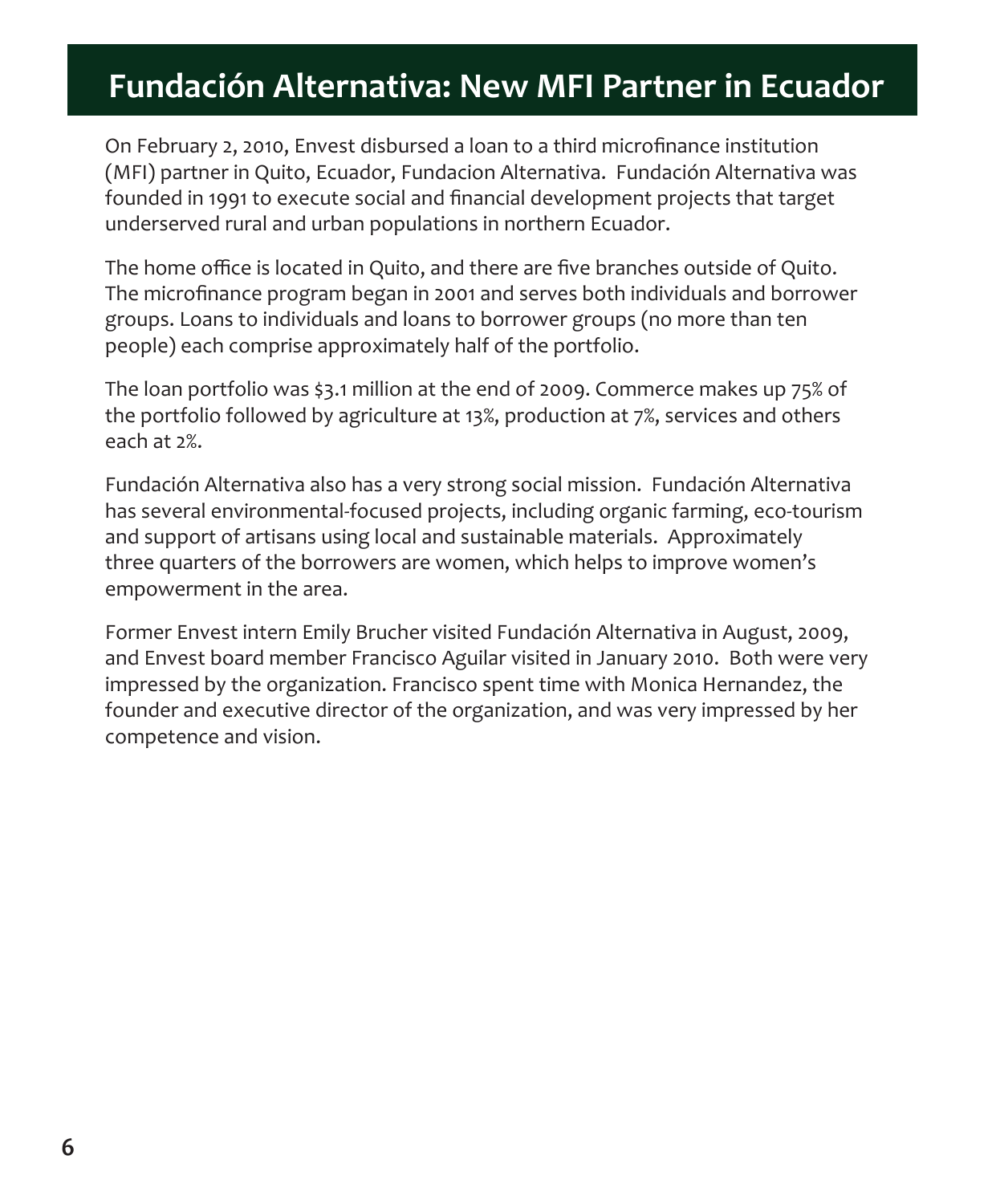### **Three New Interns at Envest**



Elizabeth Silverstein is a senior majoring in International Relations at Carleton College. She interned with Envest during the summer of 2010. Elizabeth speaks French and explored opportunities for Envest in Mali and other francophone countries. She developed working relationships with two microfinance institutions in Mali and responded to inquiries from institutions in Niger, Benin and Burkina Faso. She also put together a French-English glossary for other interns to use. Elizabeth's attention to detail along with a can-do attitude made her a welcome addition to the office over the summer. She continues to work with Envest on projects that can be done from a distance.

Carol Morse graduated from UW-Madison in May 2010 with a degree in Anthropology. Fluent in Spanish, Carol worked on translations financial documents from Envest's partners during the spring semester of 2010. She has moved back to her hometown of Austin, Texas, but she continues to work with Envest monitoring Nicaraguan and Peruvian newspapers to keep the rest of the Envest team updated. Her good cheer is very much missed in the office, bet we are delighted to



continue to benefit from her intelligence and dedication to poverty alleviation.



Hannah Postel is a sophomore at Middlebury College in Vermont majoring in International Politics and Economics. A Madison native and Memorial High School graduate, she interned with Envest in the summer of 2010 while home on summer vacation. Hannah is fluent in Spanish and is also minoring in Chinese. Hannah translated financial documents from Spanish to English and conducted the initial financial analysis on potential partner institutions. She also put together a Spanish-English microfinance glossary. Hannah continues to work with Envest while back in

school at Middlebury. We are delighted that her insight and vision continue to be part of the Envest program.